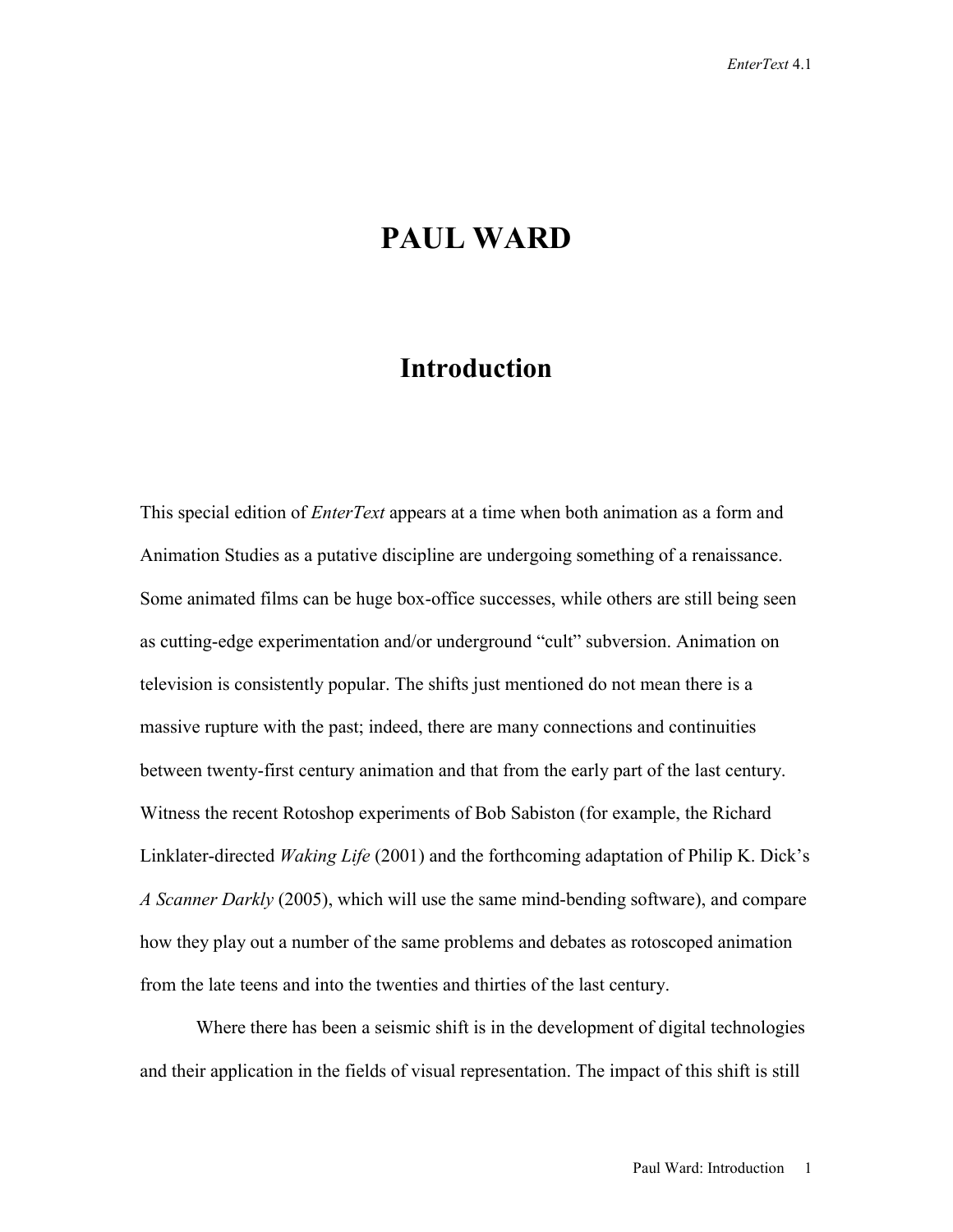being felt and will take many more years to be fully understood. Again, though, it is important to note that these are always shifts—what Jay David Bolter and Richard Grusin have referred to as "remediations"—rather than complete over-turnings or replacements of what went before.<sup>1</sup> The relationship between the indexical, live-action moving image and the completely manufactured, animated moving image can therefore be seen as a set of shifting sands. There has always been a close and potentially problematic relationship between the two, but recent developments mean that we have to interrogate the relationship more carefully than ever before. "Animation," in the form of digital compositing and other effects, is routinely used in live-action films, and passes off as part of the live-action palette. Live-action, for its part, is arguably a form of animation in any case: a series of movements recorded one frame at a time, albeit carried out at twentyfour or twenty-five frames per second by the camera/projector mechanism.

All of this is to say that we need to move beyond essentialist definitions of animation as a form, and look to the ways that it overlaps with and reconfigures all manner of other types of audio-visual representation. This will mean attending to troubling questions about the ontological status of images, but also, on a more "pragmatic" level, mean that research needs to be carried out at the "micro" level, examining what "animation" might mean in a range of different cultural contexts and historical conjunctures.

With this in mind, the starting-point for this special edition is to demonstrate the breadth and depth of both animation theory and practice. It is important to note that while the issue consists mainly of contributions where the authors engage with moments of animation history, or particular animators, or particular debates pertaining to animation as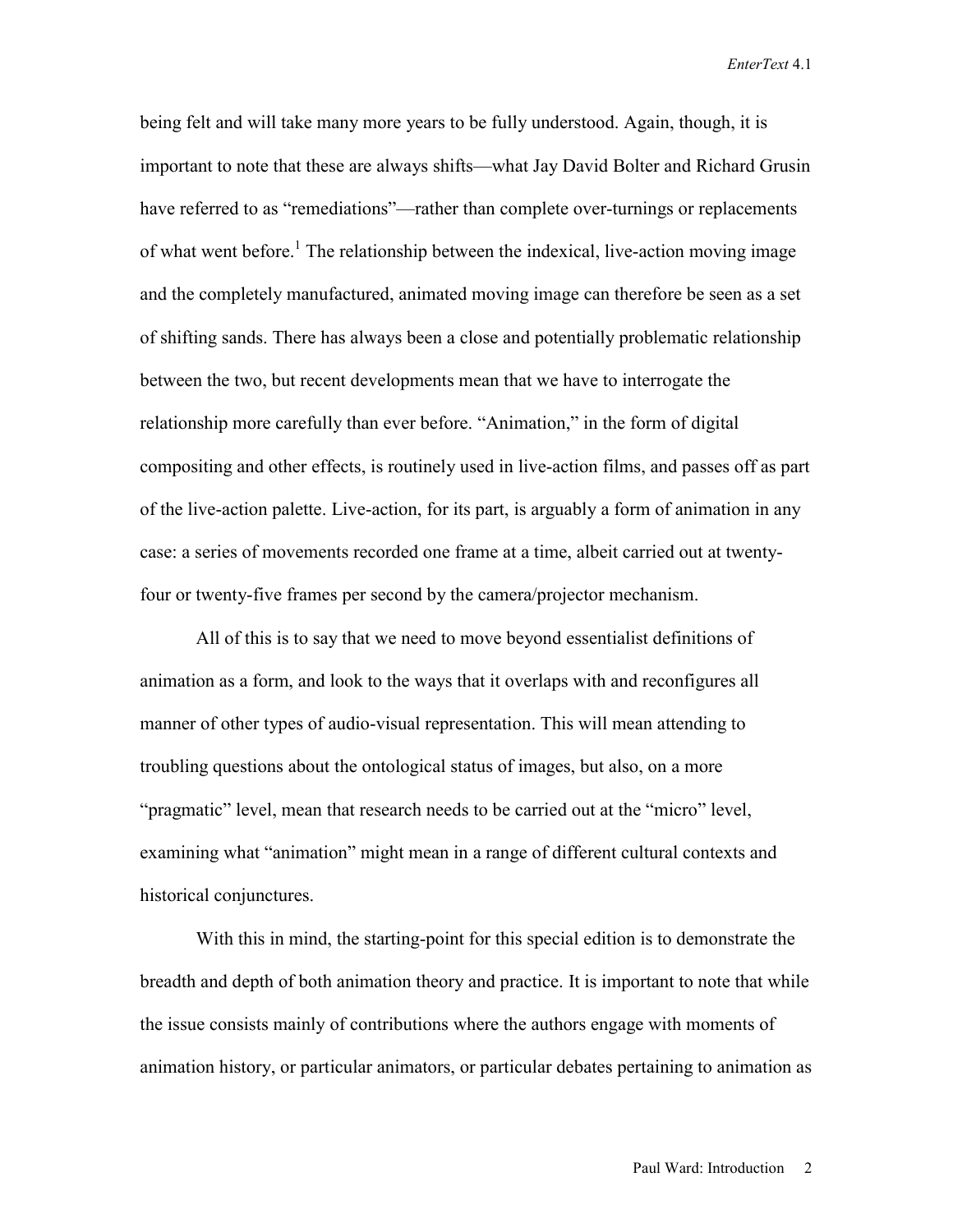a field, it also includes some animators reflecting on their own practice. The edition is divided into two sections: six essays examining various aspects of animation, and four pieces where animators reflect on their own practice. I strongly believe that we need to offer a forum for both types of work, and attempt to build the connections between theory and practice, creativity and reflection. This is something that *EnterText* has done very well in the past; I hope this edition continues in that spirit.

Giannalberto Bendazzi's work will be familiar to anyone who knows about Animation Studies. I am especially pleased that we were able to translate his essay *Il cinema d'animazione africano* from the original Italian, and that it appears here, in keeping with the journal's ongoing interest in translation, in both its original and English versions, the latter entitled *African Cinema Animation*. Bendazzi's contribution takes the form of a survey of the field of African animation, asking the very pertinent question "Does anybody know anything about it?" To many Western readers (and, I daresay, readers from elsewhere, even Africa itself) much of the animation under discussion here will be unfamiliar. More research is clearly needed, but this pioneering effort very usefully maps some of the terrain, including some interesting historical background on key African animators such as the Frenkel Brothers and Moustapha Alassane.

The intense difficulty of defining how new technologies have impacted on representation, and of the attempts to legislate for those changes, is tackled by Joanna Bouldin. In this important essay, Bouldin examines the ways that notions of the "virtual" body and the seductive power of "photorealism" are implicated in the legal discourses surrounding attempts to legislate against child pornography in the United States. We are in what has been termed a "post-photographic" age, where the digitally manipulated,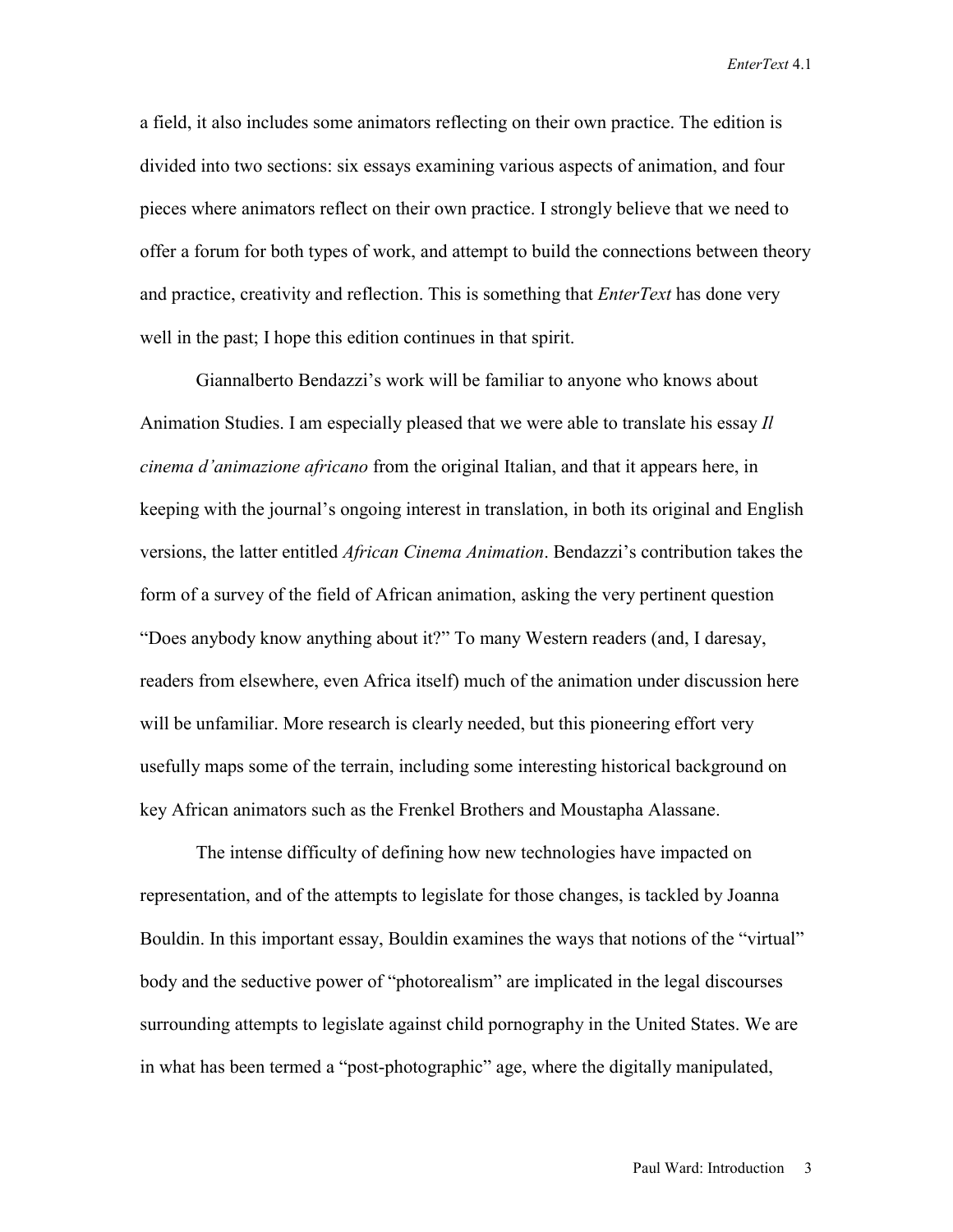"dubiative" image raises all sorts of problems. Bouldin usefully discusses this legal, moral and ethical minefield in terms of "criminal realism" and "counterfeit realism," arguing that what some people find so problematic about certain digitally-rendered images is that they "allow the paedophile to experience them as if they were real, turning their dangerous fantasies into a kind of phenomenal reality." This is therefore a theoretical discussion with very real (no pun intended) consequences; it is also a discussion that is informed by key debates from within Animation Studies, to do with the ontology of the image, the "power" of the digital, and some of the problems with techniques such as "morphing."

Although discussing very different material, David Surman's essay tackles somewhat similar theoretical terrain, in that it is concerned with questions of realism and representation—namely, the use of caricature in animation. The "hyperreal" Disney aesthetic, and the style and caricature used in the Fleischer Brothers' *Superman* series (Surman's main example) are examined for the ways in which they play out and, more to the point, *suppress* some of the "excesses" of drawn animation. Approaching the question of animation caricature from a perspective that uses the theories of Gombrich and Töpffer and recent film theory, as well as attending to the socio-cultural contexts of specific animated films, Surman's essay is a good example of the current cross-disciplinary strengths apparent in much animation scholarship.

Another area that is being explored with great interest is the role of the audience or individual spectator. Suzanne Buchan's essay, focusing on the Quay Brothers' strange animated puppet films, opens up how these films in particular (and animation in general) address their audience. Using a phenomenologically-influenced theoretical frame, she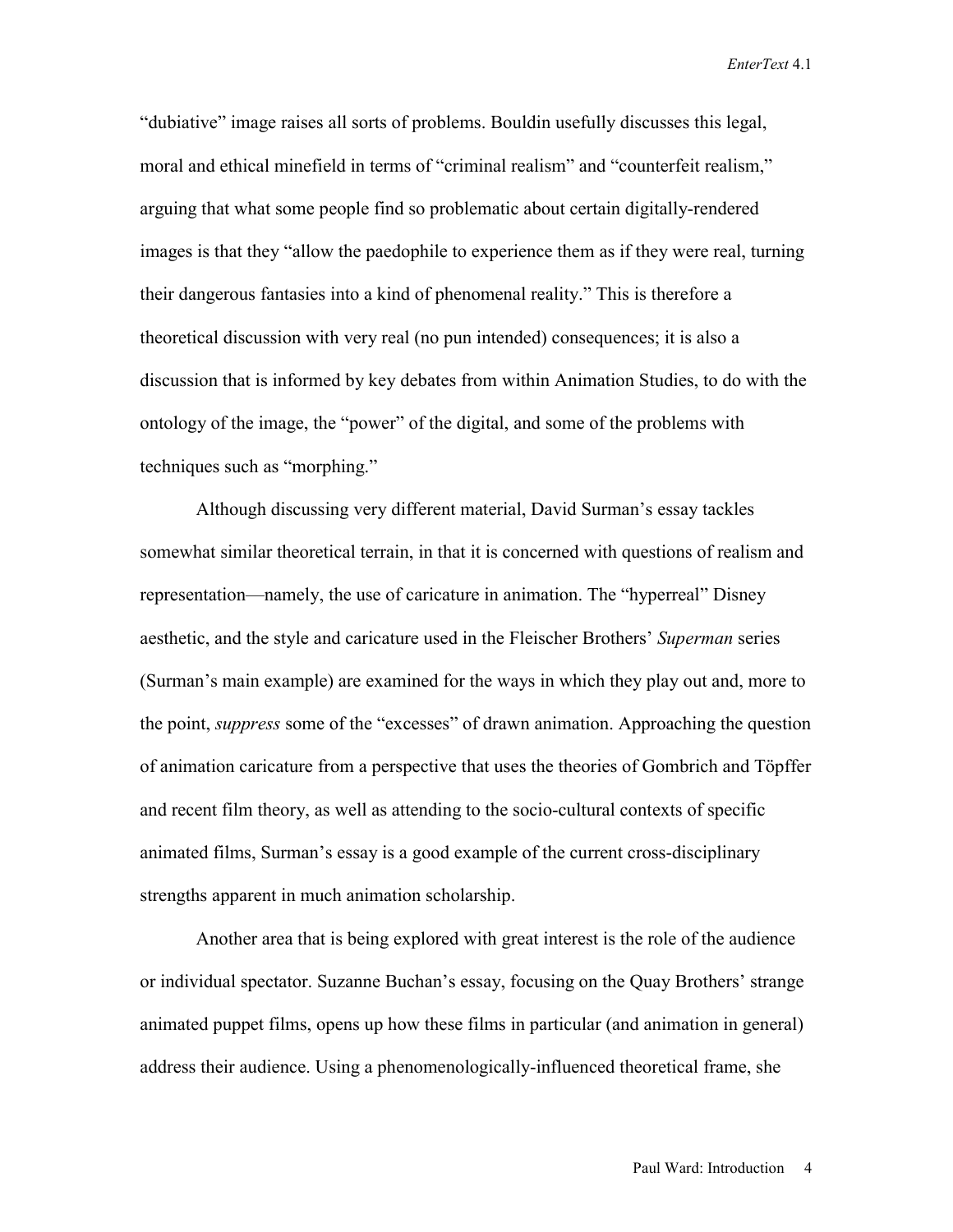asks what happens when a viewer "experiences" an animated film? What if we *know* that the "world" we are viewing has no relation to the real, phenomenal world of actuality and, more to the point, if we also know that the moving things we can see are really *in*animate, rather than *animate*? In the Quays' skewed universe, found objects (screws and other paraphernalia) and the aforementioned puppets blur the edges between different "worlds." As Buchan puts it, "Puppet animation thus represents a different 'world' for the spectator, something between '*a* world,' created with the animation technique, and '*the* world,' in its use of real objects and not representational drawings."

Michael Nottingham's essay offers an intriguing reading of the great Czech surrealist Jan Svankmajer. Often working with pixillated real humans (real actors shot one frame at a time, like the "stop motion" the Quays use for their puppet and object animation) and grotesquely animated found objects, Svankmajer's work is justly celebrated for its wit and invention, as well as its downright oddness. Nottingham focuses on the role of meals, food and eating in Svankmajer's films, relating these themes to the dark "folk-festive" thread that runs through much Central and Eastern European art. As Nottingham points out, a Bakhtinian reading of Svankmajer is perhaps most useful, drawing as it does on this notion of the "folk-festive:" "References to the folk-festive in Svankmajer's films include the marionette theatre, hyperbolised distortion (or destruction) of the body, and, in particular, images of food and of the mouth."

Thomas Lamarre examines a key area in his essay on "otaku movement"—that of spectator (or, more accurately, fan) *agency*. The "otaku" (or obsessive Japanese animation [*anime*] fan) is a vital new stage in the history of "fandom" in that he (and it is usually a "he") in many ways represents a breakdown in previously-accepted hierarchies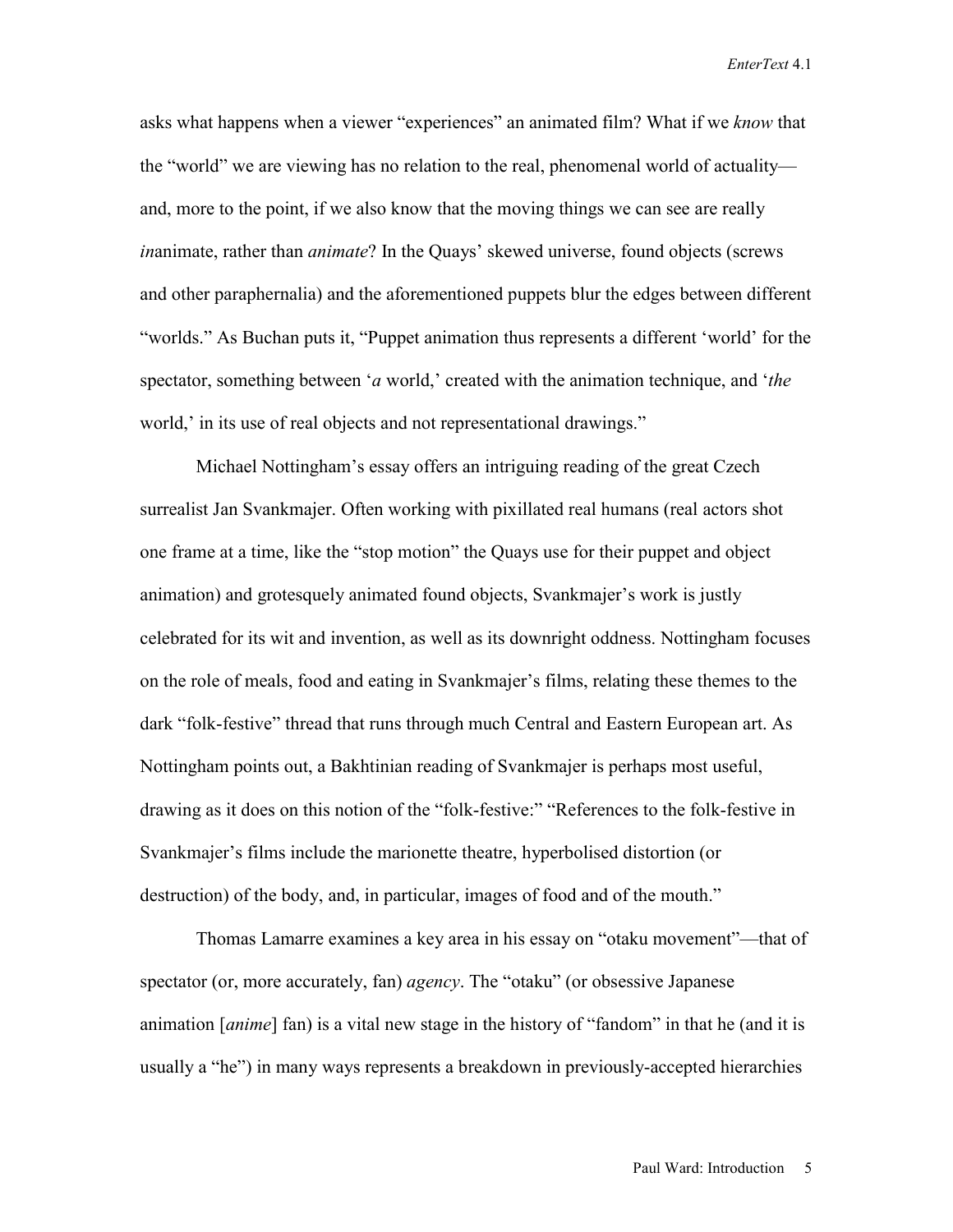of production and reception. Otaku are partly characterised by their *creative* endeavours around the films and programmes they love—they are not "mere" consumers. In addition to this, many animation producers (e.g. Okada Toshio, founder of Gainax, one of Japan's most famous animation studios) are also shameless "fans." As Lamarre puts it, "Producers are, above all, fans; and fans are budding producers. Even if fans don't actually form animation studios, as did the Gainax founders, they are so active in consumption that consumption becomes akin to production—as if fans had become coproducers or co-operators." As the essay argues, such a shifting relationship has implications for how we view certain types of knowledge (e.g. "official" or "unofficial"), approaches to thinking about labour, and the troubling issues of national and personal identities.

The final four pieces included as HTML files are all reflections-on-practice. Of course, all the essays mentioned above are this too, but the vital distinction here is that these are practising animators talking about their own work. This kind of reflection is important for two main reasons. Firstly, it gives us a special insight into the creative processes involved in animation. Despite an increased visibility and popularity for (certain kinds of) animation, many people still have little understanding of what goes into it, how it is "done." The second reason is related to this: we need more writing where the supposedly "separate" activities of "theory" and "practice" are dialectically inter-related. As a couple of these contributors point out, animators can be a strange breed, and what they do is intense, detailed, often mind-bogglingly single-minded in its focus. But in their inherent attention to detail (in that they are involved in the production of every frame) we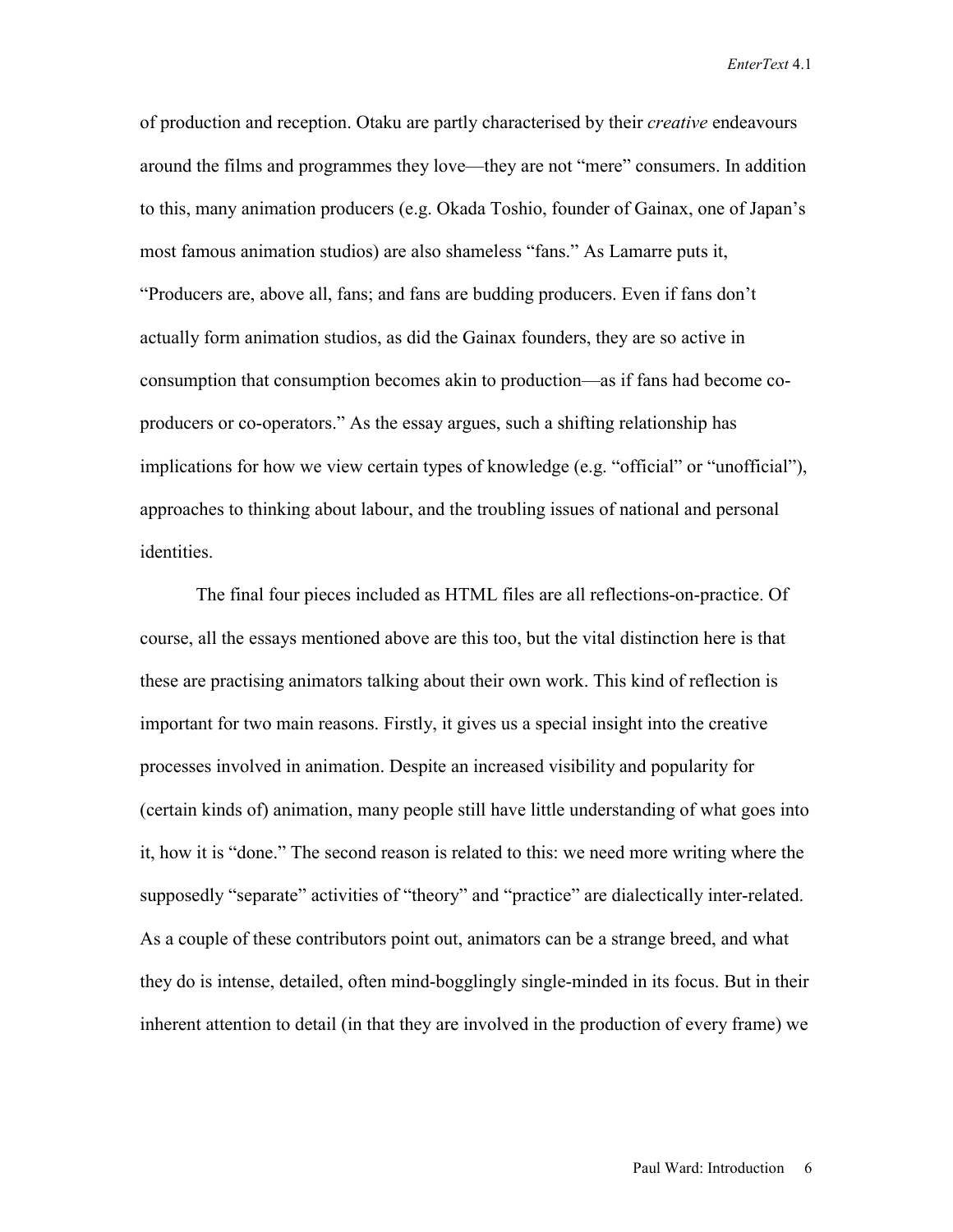have a useful framework in which the very notions of "production" or "creativity" or "practice" can be scrutinised (or, dare I say it, "theorised").

As George Griffin says in the first few lines of his piece, "'God is in the details'… and this maxim is a large part of what could be called animators' core belief system, or at least aspects of our temperament which attract us to the craft." Griffin's contribution reflects back on his 1981 film *Flying Fur*. It is part production history, part reflection on some of the central tenets of animation itself. *Flying Fur* is a strange, frenetic beast, the images drawn by Griffin while listening to the soundtrack of an unknown cartoon he had never seen (it turned out to be *Puttin on the Dog*, a 1944 Tom and Jerry). The result? Probably one of the purest examples of "cartoon energy" I have ever seen, a critique of cartoon violence, and an oblique (and very funny) deconstruction of the relationship between sound and image in the animation production process. Often the soundtrack is laid down first and the images matched to it—Griffin takes this to some kind of (il)logical conclusion.

Sarah Bowen writes about her short film *Dazed*, which uses live action and pixillation, or the frame-by-frame filming of human actors. In this respect, her film work exists on the boundary (or "in-between," to borrow an animation term) of what are commonly understood to be live action and animation. The themes of dreaming, remembrance and longing are often played out to a startling degree in animation. But, as Bowen points out, there is a specific quality to pixillation that makes it a very interesting technique in relation to human performers. As she says: "In contrast to… drawn, puppet and computer generated animation, where the performances are created by the animator,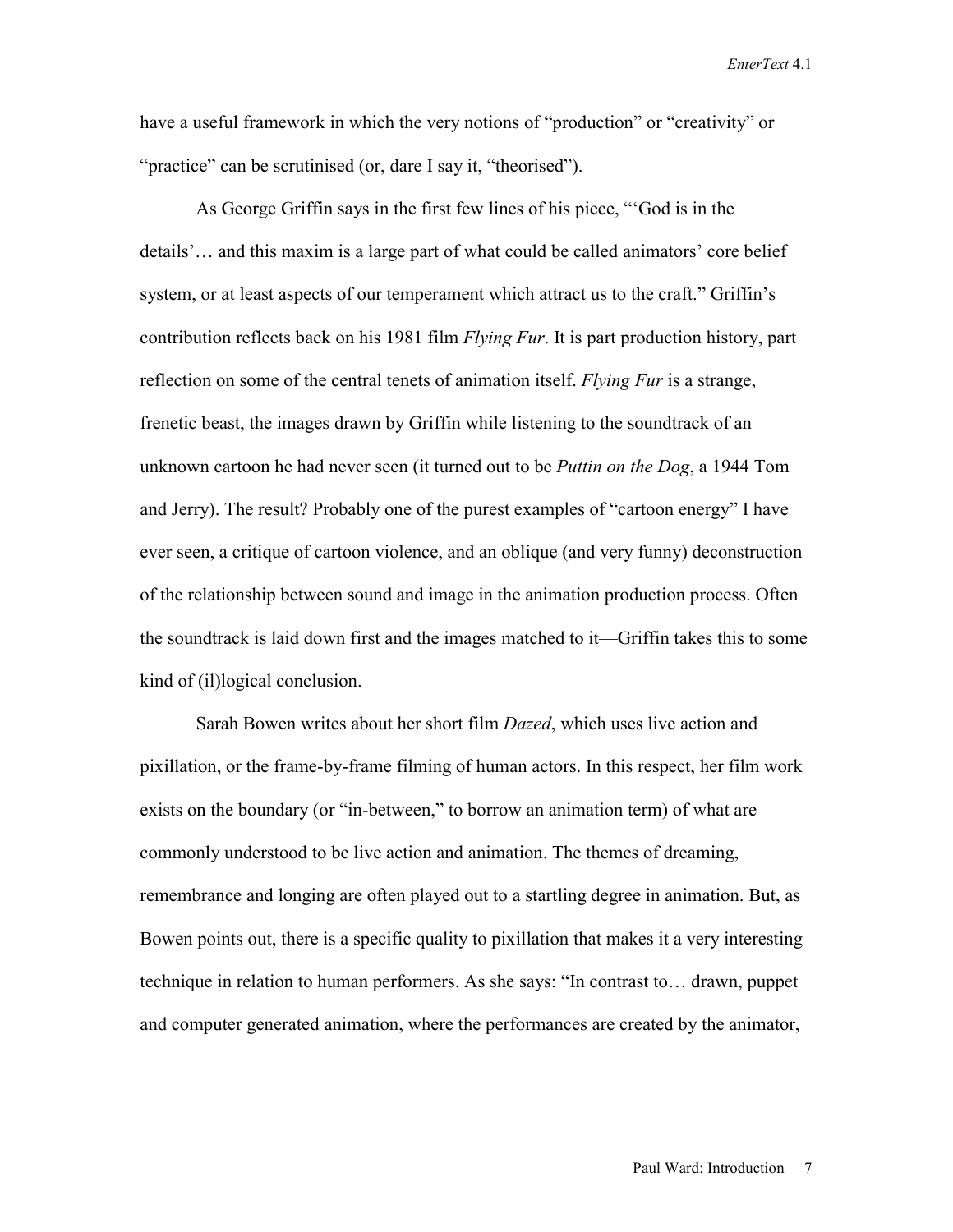in pixillation, performance comes from the actor." The strangeness of the look of pixillated movements combines with the indexical link to a real human expression.

 Penn Stevens offers a detailed account of the thoughts and processes that went into making her computer animated short, *Tied down*. She discusses the specific advantages and disadvantages of working with computers, but clearly sees the computer as a means to an end, a tool. The usefulness of Stevens' contribution is in the attention to detail in how she designed her character, choreographed the movements, and thought about how best to represent the level of (un)reality required for her chosen narrative. This critical reflection is also very welcome due to its inherent modesty: the author talks about trial and error, her lack of experience but willingness to learn—basically, she attends to the *process* of production in a way that is accessible and yet alive to possible problems, mistakes and changes of direction.

Finally, Richard O'Connor offers an account of a number of recent projects he has worked on as part of Asterisk, a New York City-based production company. These include live action and animation, music videos, advertisements, and a short promotional animation made to plug the remake of *The Stepford Wives* (2004). O'Connor reflects on what it is like to work on a plethora of projects in the commercial sector. Animation is often viewed in a kind of polarised way (alluded to at the beginning of this introduction): hugely popular and mainstream, or independent, experimental and somehow "difficult." There is of course a massive range of positions between these two, and it is useful that someone like O'Connor can write a piece such as this, which reveals the serious thought that goes into some projects which might otherwise be labelled as frivolous. People who "theorise" can learn a lot from practitioners; the practitioners for their part often know far